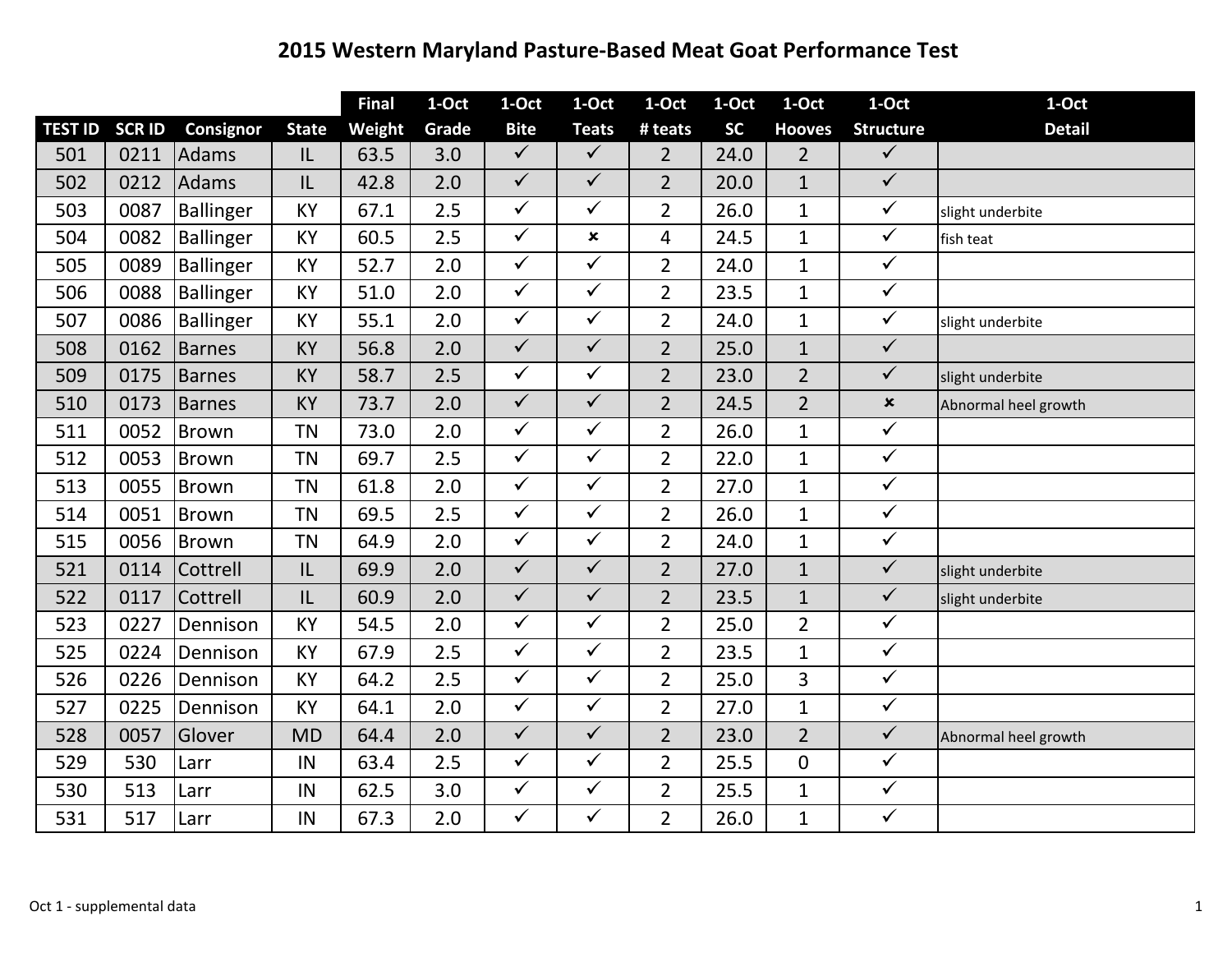## **Western Maryland Pasture‐Based Meat Goat Performance Test**

|                |               |           |              | <b>Final</b> | 1-Oct | 1-Oct                   | 1-Oct                | 1-Oct          | 1-Oct     | 1-Oct          | 1-Oct                   | 1-Oct            |
|----------------|---------------|-----------|--------------|--------------|-------|-------------------------|----------------------|----------------|-----------|----------------|-------------------------|------------------|
| <b>TEST ID</b> | <b>SCR ID</b> | Consignor | <b>State</b> | Weight       | Grade | <b>Bite</b>             | <b>Teats</b>         | # teats        | <b>SC</b> | <b>Hooves</b>  | <b>Structure</b>        | <b>Detail</b>    |
| 532            | 504           | Larr      | IN           | 71.2         | 2.0   | $\checkmark$            | $\checkmark$         | $\overline{2}$ | 26.0      | $\mathbf{1}$   | $\checkmark$            |                  |
| 533            | 601           | Loos      | IL           | 61.5         | 2.0   | $\sqrt{}$               | $\checkmark$         | $\overline{2}$ | 26.0      | $\mathbf{1}$   | $\overline{\checkmark}$ |                  |
| 534            | 600           | Loos      | IL           | 66.4         | 2.5   | $\checkmark$            | $\checkmark$         | $\overline{2}$ | 24.0      | $\mathbf{1}$   | $\checkmark$            |                  |
| 535            | 704           | Loos      | IL           | 56.1         | 2.5   | $\checkmark$            | $\checkmark$         | $\overline{2}$ | 25.0      | $\mathbf{1}$   | $\checkmark$            |                  |
| 536            | 003           | Loyd      | <b>NC</b>    | 57.2         | 2.5   | $\checkmark$            | $\checkmark$         | $\overline{2}$ | 25.0      | $\overline{2}$ | $\checkmark$            |                  |
| 537            | 001           | Loyd      | <b>NC</b>    | 68.5         | 2.0   | $\checkmark$            | $\checkmark$         | $\overline{2}$ | 25.0      | $\mathbf{1}$   | $\checkmark$            |                  |
| 538            | 002           | Loyd      | <b>NC</b>    | 67.3         | 2.0   | $\sqrt{}$               | $\checkmark$         | $\overline{2}$ | 21.5      | $\mathbf{1}$   | $\sqrt{}$               |                  |
| 539            | 0237          | Majancsik | <b>KY</b>    | 69.8         | 2.0   | $\checkmark$            | $\checkmark$         | $\overline{2}$ | 29.0      | $\overline{2}$ | $\checkmark$            |                  |
| 540            | 0253          | Majancsik | <b>KY</b>    | 54.8         | 2.0   | $\checkmark$            | $\checkmark$         | $\overline{2}$ | 23.5      | $\mathbf{1}$   | $\checkmark$            | slight underbite |
| 541            | 0222          | Majancsik | <b>KY</b>    | 50.5         | 2.0   | $\checkmark$            | $\checkmark$         | $\overline{2}$ | 23.0      | $\mathbf{1}$   | $\checkmark$            |                  |
| 542            | 0211          | Majancsik | <b>KY</b>    | 62.1         | 2.0   | $\checkmark$            | $\checkmark$         | $\overline{2}$ | 24.5      | $\overline{0}$ | $\checkmark$            |                  |
| 543            | R126          | Maynard   | <b>TN</b>    | 81.8         | 2.0   | $\overline{\checkmark}$ | $\blacktriangledown$ | $\overline{2}$ | 27.5      | $\mathbf{1}$   | $\checkmark$            |                  |
| 544            | R020          | ππαγπατα  | <b>TN</b>    | 55.9         | 3.0   | $\overline{\checkmark}$ | $\checkmark$         | $\overline{2}$ | 24.0      | $\mathbf{1}$   | $\sqrt{}$               |                  |
| 546            | 3953          | Murphy    | <b>NJ</b>    | 68.8         | 2.5   | $\checkmark$            | $\checkmark$         | $\overline{2}$ | 25.5      | $\mathbf{1}$   | $\checkmark$            | slight underbite |
| 547            | 3944          | Murphy    | <b>NJ</b>    | 69.3         | 2.0   | $\checkmark$            | $\checkmark$         | $\overline{2}$ | 26.5      | $\mathbf{1}$   | $\checkmark$            |                  |
| 548            | 3847          | Murphy    | <b>NJ</b>    | 89.3         | 2.0   | $\checkmark$            | $\checkmark$         | $\overline{2}$ | 27.0      | $\overline{0}$ | $\checkmark$            |                  |
| 549            | 3737          | Murphy    | <b>NJ</b>    | 74.9         | 2.0   | $\checkmark$            | $\checkmark$         | $\overline{2}$ | 25.5      | $\mathbf{1}$   | $\checkmark$            |                  |
| 550            | 3938          | Murphy    | <b>NJ</b>    | 81.7         | 2.0   | $\checkmark$            | $\checkmark$         | $\overline{2}$ | 26.5      | $\mathbf{1}$   | $\checkmark$            |                  |
| 551            | 1520          | Nelson    | <b>MD</b>    | 67.3         | 3.0   | $\checkmark$            | $\checkmark$         | $\overline{2}$ | 25.5      | $\mathbf{1}$   | $\checkmark$            |                  |
| 552            | 1513          | Nelson    | <b>MD</b>    | 56.5         | 2.0   | $\checkmark$            | $\checkmark$         | $\overline{2}$ | 25.0      | $\overline{0}$ | $\checkmark$            |                  |
| 553            | 1515          | Nelson    | <b>MD</b>    | 48.6         | 2.5   | $\checkmark$            | $\checkmark$         | $\overline{2}$ | 25.0      | $\overline{2}$ | $\checkmark$            |                  |
| 554            | 1507          | Nelson    | <b>MD</b>    | 65.6         | 2.0   | $\checkmark$            | $\checkmark$         | $\overline{2}$ | 28.0      | 5              | $\pmb{\times}$          | slight underbite |
| 556            | 1503          | Peters    | <b>NC</b>    | 53.6         | 2.0   | $\checkmark$            | $\checkmark$         | $\overline{2}$ | 23.0      | $\overline{3}$ | $\checkmark$            |                  |
| 557            | 1505          | Peters    | <b>NC</b>    | 52.1         | 2.5   | $\checkmark$            | $\checkmark$         | $\overline{2}$ | 21.5      | 3              | $\checkmark$            |                  |
| 558            | 1507          | Peters    | <b>NC</b>    | 57.6         | 2.0   | $\checkmark$            | $\checkmark$         | $\overline{2}$ | 23.0      | $\mathbf{1}$   | $\checkmark$            |                  |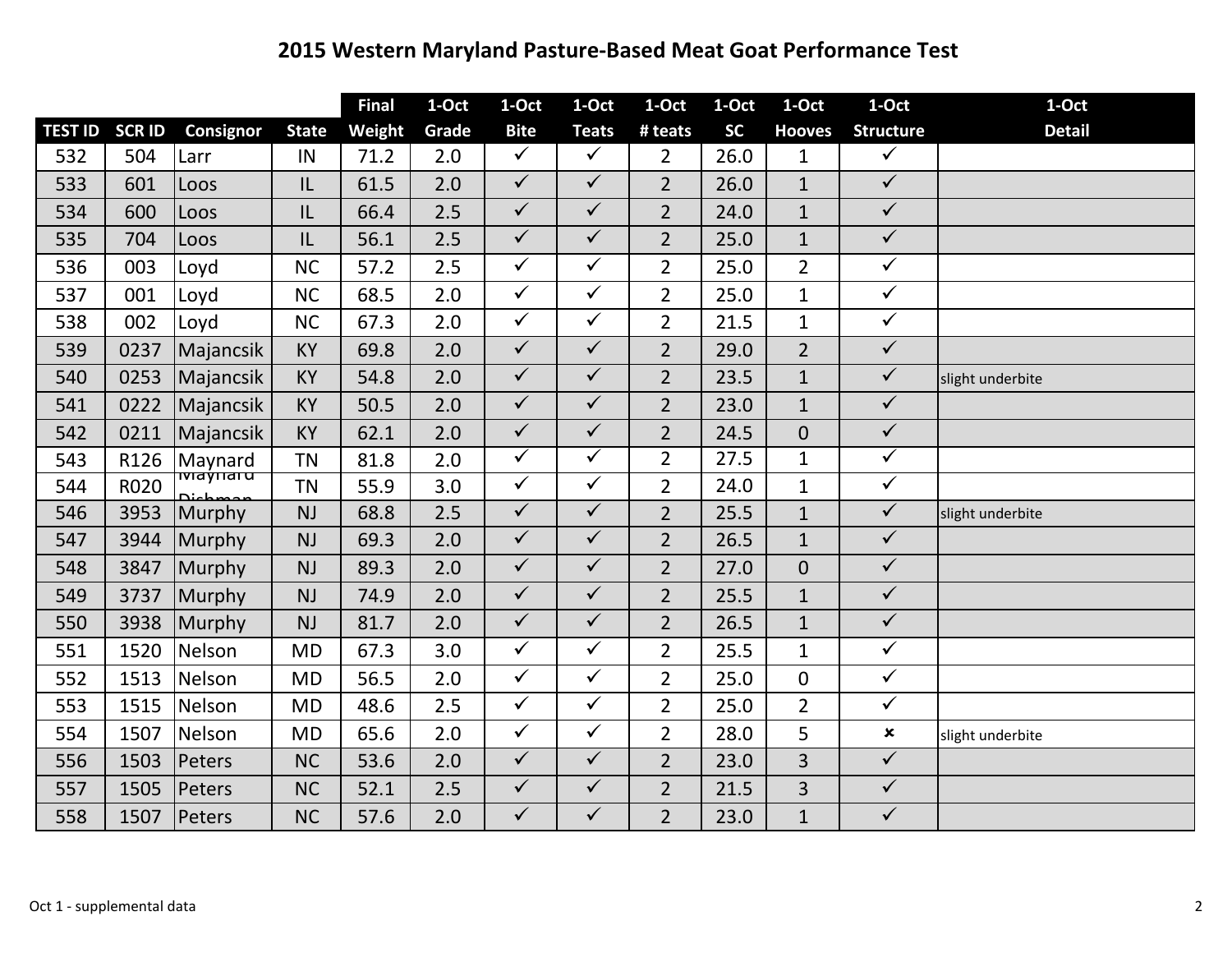## **2015 Western Maryland Pasture‐Based Meat Goat Performance Test**

|                |               |                |              | <b>Final</b> | 1-Oct | 1-Oct        | 1-Oct          | 1-Oct          | 1-Oct     | 1-Oct          | 1-Oct            | 1-Oct            |
|----------------|---------------|----------------|--------------|--------------|-------|--------------|----------------|----------------|-----------|----------------|------------------|------------------|
| <b>TEST ID</b> | <b>SCR ID</b> | Consignor      | <b>State</b> | Weight       | Grade | <b>Bite</b>  | <b>Teats</b>   | # teats        | <b>SC</b> | <b>Hooves</b>  | <b>Structure</b> | <b>Detail</b>    |
| 559            | 1517          | Peters         | <b>NC</b>    | 54.3         | 2.0   | $\checkmark$ | $\checkmark$   | $2^{\circ}$    | 23.0      | $\mathbf{1}$   | $\checkmark$     |                  |
| 560            | 1509          | Peters         | <b>NC</b>    | 62.5         | 2.0   | $\checkmark$ | $\checkmark$   | $\overline{2}$ | 25.0      | $\overline{2}$ | $\sqrt{}$        |                  |
| 561            | 1501          | Pinneo         | <b>KS</b>    | 62.8         | 2.0   | $\checkmark$ | $\checkmark$   | $\overline{2}$ | 25.0      | $\mathbf{1}$   | $\checkmark$     |                  |
| 562            | 1503          | Pinneo         | <b>KS</b>    | 58.7         | 2.5   | $\checkmark$ | $\checkmark$   | $\overline{2}$ | 25.0      | $\mathbf{1}$   | $\checkmark$     |                  |
| 563            | 1515          | Pinneo         | <b>KS</b>    | 64.3         | 2.5   | $\checkmark$ | $\checkmark$   | $\overline{2}$ | 28.0      | $\mathbf{1}$   | $\checkmark$     |                  |
| 564            | 1567          | Pinneo         | <b>KS</b>    | 57.0         | 2.0   | $\checkmark$ | $\checkmark$   | $\overline{2}$ | 23.0      | $\mathbf{1}$   | $\checkmark$     |                  |
| 565            | 413           | Pursel         | PA           | 61.0         | 2.0   | $\checkmark$ | $\checkmark$   | $\overline{2}$ | 25.0      | $\overline{2}$ | $\sqrt{}$        |                  |
| 566            | 0001          | Purich         | VT           | 61.4         | 2.0   | $\checkmark$ | $\checkmark$   | $\overline{2}$ | 24.0      | $\mathbf{1}$   | $\checkmark$     |                  |
| 567            | 0005          | Purich         | VT           | 51.6         | 2.5   | $\checkmark$ | $\checkmark$   | $\overline{2}$ | 22.5      | $\mathbf{1}$   | $\checkmark$     |                  |
| 568            | 0002          | Purich         | VT           | 75.0         | 3.0   | $\checkmark$ | $\checkmark$   | $\overline{2}$ | 26.0      | $\mathbf{1}$   | $\checkmark$     |                  |
| 570            | 0085          | Reece          | <b>TN</b>    | 62.6         | 2.0   | $\checkmark$ | $\checkmark$   | $\overline{2}$ | 27.0      | $\mathbf{1}$   | $\checkmark$     |                  |
| 571            | 0088          | Reece          | <b>TN</b>    | 52.9         | 2.5   | $\checkmark$ | $\checkmark$   | $\overline{2}$ | 22.0      | $\mathbf{1}$   | $\checkmark$     |                  |
| 572            | 0009          | Slavens        | <b>KS</b>    | 64.4         | 2.0   | $\checkmark$ | $\checkmark$   | $\overline{2}$ | 24.5      | $\mathbf{1}$   | $\checkmark$     |                  |
| 574            | 0108          | Smith          | <b>VA</b>    | 60.2         | 2.0   | $\checkmark$ | $\checkmark$   | $\overline{2}$ | 24.5      | $\overline{2}$ | $\checkmark$     | slight underbite |
| 575            | 0110          | Smith          | VA           | 62.2         | 2.0   | $\checkmark$ | $\checkmark$   | $\overline{2}$ | 26.0      | $\overline{0}$ | $\checkmark$     |                  |
| 576            | 0111          | Smith          | <b>VA</b>    | 51.8         | 2.5   | $\checkmark$ | $\pmb{\times}$ | $\overline{2}$ | 21.5      | $\overline{2}$ | $\checkmark$     | cluster teat     |
| 577            | 0262          | Smith          | <b>VA</b>    | 63.7         | 2.0   | $\checkmark$ | $\checkmark$   | $\overline{2}$ | 26.0      | $\mathbf{1}$   | $\checkmark$     |                  |
| 578            | 0109          | Smith          | <b>VA</b>    | 68.4         | 2.0   | $\checkmark$ | $\checkmark$   | $\overline{2}$ | 26.0      | $\mathbf{1}$   | $\checkmark$     |                  |
| 579            | 1514          | <b>Torrens</b> | <b>NC</b>    | 56.9         | 3.0   | $\checkmark$ | $\checkmark$   | $\overline{2}$ | 24.5      | $\overline{0}$ | $\checkmark$     |                  |
| 580            | 1515          | <b>Torrens</b> | <b>NC</b>    | 56.3         | 2.0   | $\checkmark$ | $\checkmark$   | $\overline{2}$ | 26.0      | $\mathbf{1}$   | $\checkmark$     |                  |
| 581            | 043           | Weber          | IL           | 69.1         | 2.5   | $\checkmark$ | $\checkmark$   | $\overline{2}$ | 25.0      | $\mathbf{1}$   | $\checkmark$     | slight underbite |
| 582            | 045           | Weber          | IL           | 60.1         | 2.5   | $\checkmark$ | $\checkmark$   | $\overline{2}$ | 24.5      | $\mathbf{1}$   | $\checkmark$     | slight underbite |
| 583            | 056           | Weber          | IL           | 55.6         | 3.0   | $\checkmark$ | $\checkmark$   | $\overline{2}$ | 22.5      | $\mathbf{1}$   | $\checkmark$     | slight underbite |
| 584            | 059           | Weber          | IL           | 72.5         | 1.5   | $\checkmark$ | $\checkmark$   | $\overline{2}$ | 29.0      | $\mathbf{1}$   | $\checkmark$     | slight underbite |
| 585            | 061           | Weber          | IL           | 53.7         | 2.0   | $\checkmark$ | $\checkmark$   | $\overline{2}$ | 24.0      | $\mathbf{1}$   |                  |                  |